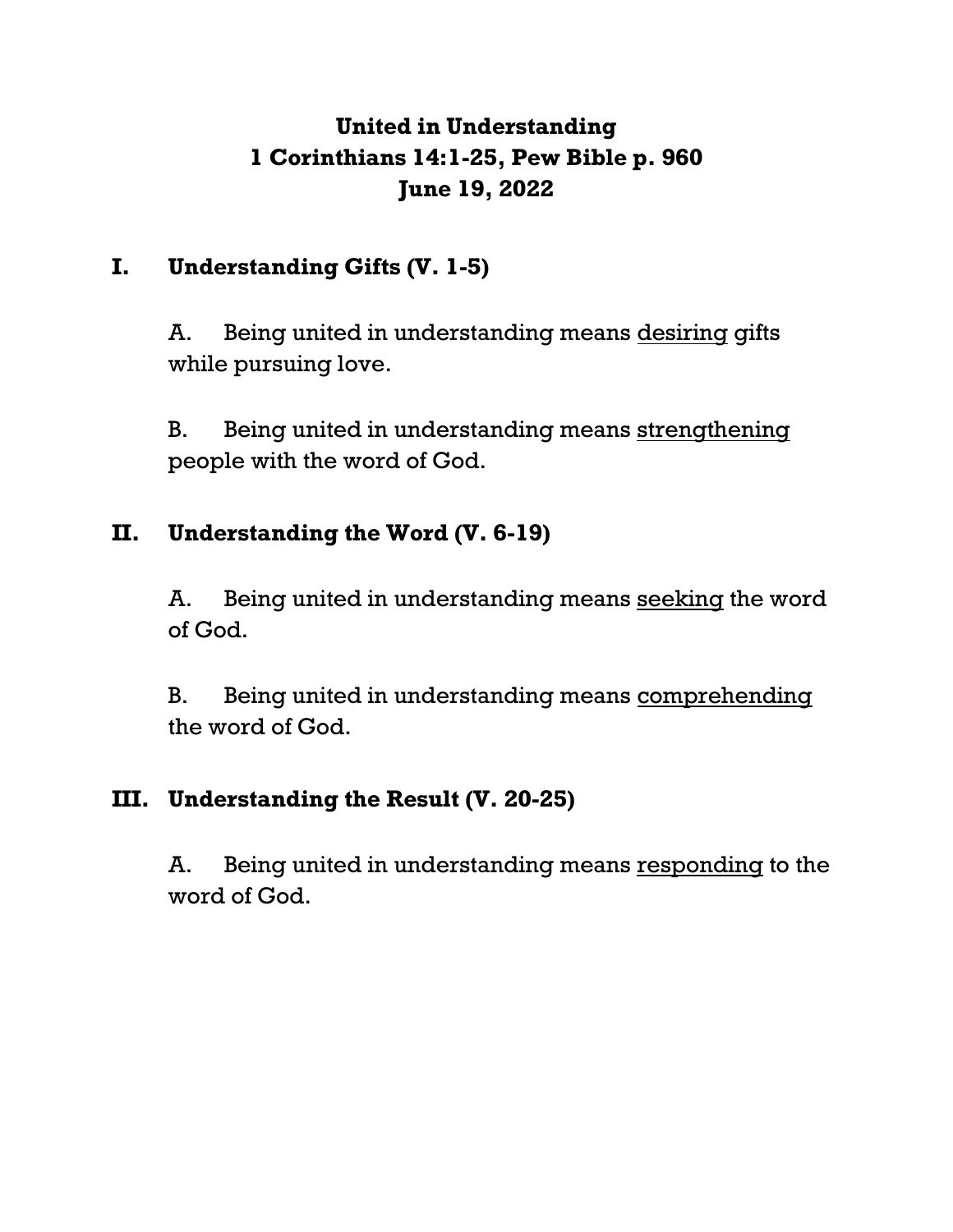## **Group Discussion Questions**

1. Read 1 Corinthians 14:1-25.

2. How have you observed the gift of tongues practiced and taught in your life? Did it have a positive or negative effect on your faith?

3. What is the difference between desiring something and pursuing something? What does verse 1 say we should desire and what does it say we should pursue? Why?

4. How important is it for a church to strengthen people's faith in God? What are some other goals that often get in the way of the ultimate goal of building people up in the Lord? What could happen if a church lost sight of this?

5. Have you ever been in a worship service where you did not understand what was said? How did that impact your worship? Does a Christian worship service have to be done in a language that is generally understood by its hearers? Why?

6. Have you ever been so inexperienced in a type of evil, you wouldn't know how to commit it even if you wanted to, as verse 20 says? Why? Have you ever been so skilled in a type of evil, that it made you wonder why you weren't that smart in righteous things? Why?

7. Why is it important for churches to evaluate their worship, to an extent, through the eyes of unbelievers, as verses 22-23 say?

8. Pray for our church, that our church members leave every worship service fully understanding the word of God preached to them. Consider attending our church prayer meeting tonight at 7 pm. Register at the church website at www.apollobaptist.org.

### **Church Bible Reading Plan**

Leviticus 5-7

June Memory Verses: James 1:22-25